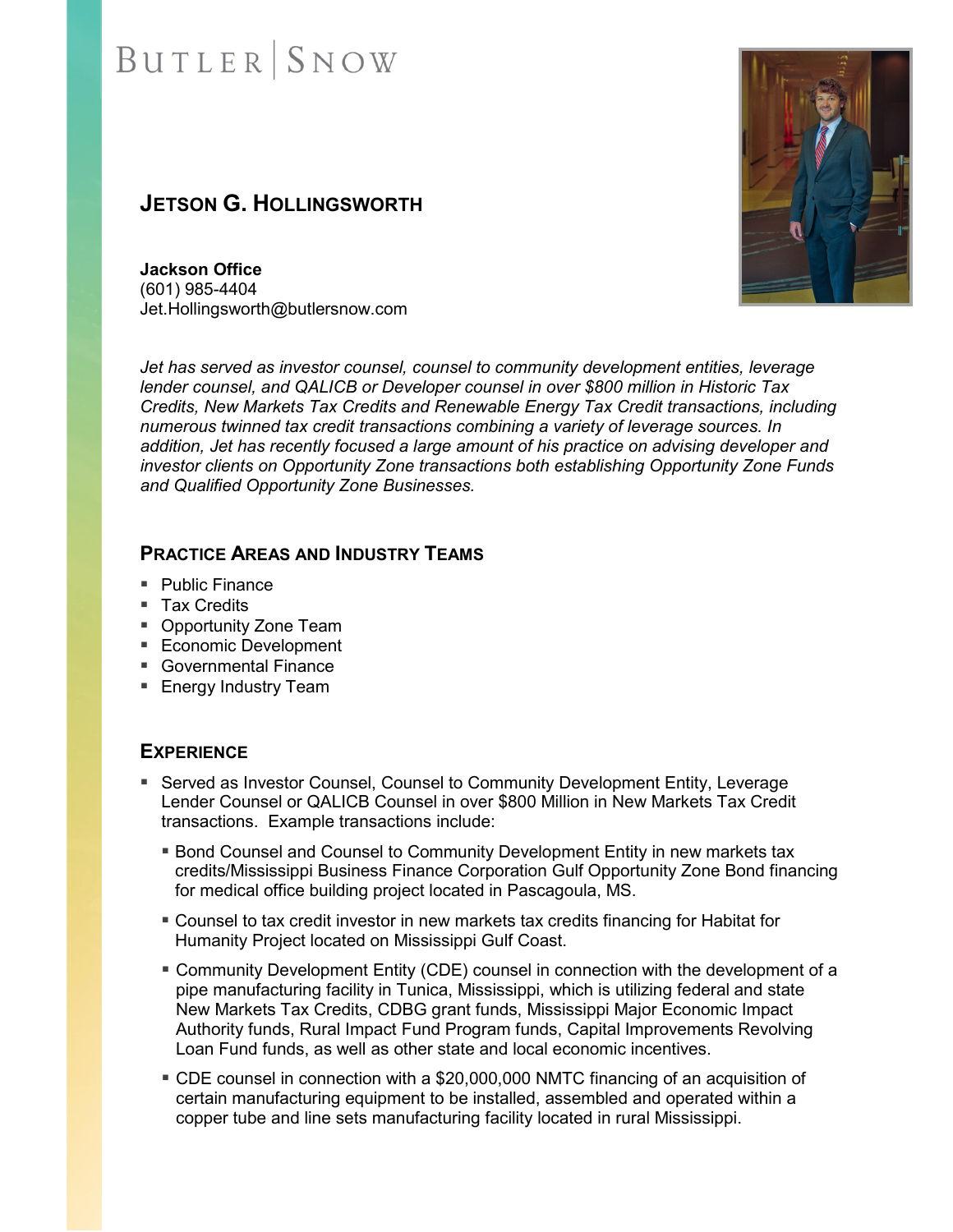- CDE counsel in connection with a \$16,000,000 acquisition, construction, installation and equipping of a sawmill located in rural Mississippi.
- QALICB counsel in connection with the development of a photovoltaic solar facility in Greenfield, Massachusetts, which is utilizing federal New Markets Tax Credits leveraged by Section 1603 Energy Grants and first mortgage financing guaranteed by the United States Department of Agriculture.
- QALICB counsel in New Markets Tax Credit financing for \$18,000,000 expansion/rehab for a rural healthcare facility.
- QALICB/Developer counsel in NMTC financing for \$60,000,000 new replacement rural healthcare facility combining senior and subordinate debt, federal and state NMTCs from multiple CDEs, and leveraging multiple sources including FEMA and insurance proceeds.
- Served as Developer counsel in connection with various Investment Tax Credit and Historic Tax Credit transactions, including multiple twinned credit transactions:
	- QALICB/HTC Counsel to the developer of the approximately \$200,000,000 redevelopment of the historic Sears Crosstown distribution center in Memphis, Tennessee, into a one million square foot mixed-use facility, utilizing 22 different financing sources, including federal NMTC, federal HTC, Qualified Energy Conservation Bonds, HUD BEDI/108 funds and public infrastructure funding from City of Memphis and Shelby County, Tennessee.
	- Counsel to Solar Developer in connection with \$17,000,000 ITC financing for an approximately 1.3 MW (DC) ground mounted solar photovoltaic project.
	- Counsel to Solar Developer in connection with the \$9,200,000 ITC/NMTC twinned financing of the construction, installation, owning and leasing of a solar electric generating system in rural Mississippi.
- **Served as Developer/Investor Counsel in numerous Opportunity Zone Fund transactions,** including establishing Qualified Opportunity Zone Businesses.
- Served as Bond Counsel and Underwriter Counsel for numerous municipal bond and other public finance transactions. Example transactions include:
	- \$12,240,000 Mississippi Business Finance Corporation Tax-Exempt/Taxable Revenue Bonds (Statesman Housing, LLC Project) Series 2009A and 2009B.
	- \$103,545,000 Mississippi Development Bank Special Obligation Bonds (Municipal Energy Agency of Mississippi Power Supply Project) Series 2006A.
	- **\$424,988,000 Mississippi Development Bank Variable Rate Special Obligation Bonds** (Municipal Gas Authority of Mississippi Natural Gas Supply Project) 2005 Series.
	- \$870,000,000 Mississippi Business Finance Corporation Taxable Industrial Revenue Bonds (Gulf LNG Energy Project) Series 2008.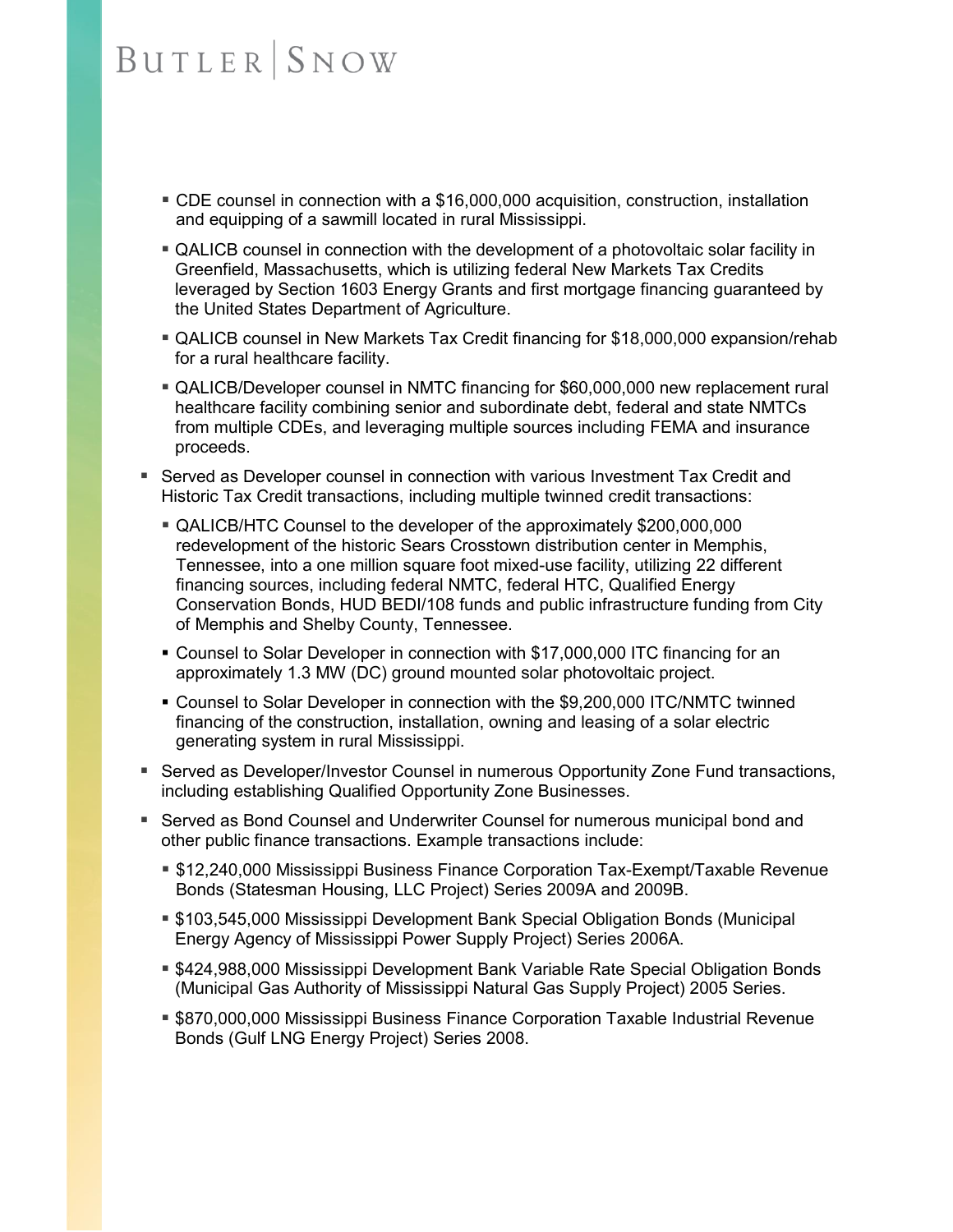#### **BAR ADMISSIONS**

- Mississippi, 2001
- U.S. District Courts
	- **Mississippi: Northern and Southern Districts**

#### **DISTINCTIONS**

- *Super Lawyers*<sup>®</sup>
	- Mid-South Super Lawyers, Securities & Corporate Finance, 2013-2016
- *Best Lawyers in America®*
	- Public Finance Law, 2021-2022

#### **ASSOCIATIONS**

- American Bar Association
- National Association of Bond Lawyers
- **Novogradac Working Group**
- Mississippi Bar

#### **EDUCATION & HONORS**

- Southern Methodist University, J.D., *cum laude*, 2001 Associate Articles Editor, *The International Lawyer*
- University of Mississippi, B.A., Philosophy and English, 1998

#### **PAPERS, PRESENTATIONS AND PUBLICATIONS**

- Panelist, "The Mississippi Story," Southeastern Regional Opportunity Zone Summit, Jackson, Miss., October 1, 2019.
- Speaker, "QALICB Boot Camp," Novogradac New Markets Tax Credit Conference, Scottsdale, Ariz., January 2016.
- **Author, "Introduction to Community Development Entities," Annual Development Finance** Summit, Council of Development Finance Agencies (CDFA), February 18, 2011.
- **Author, "Creative Finance Opportunities for Healthcare Facilities: New Markets Tax** Credits Section 45D of the Internal Revenue Code," Healthcare Financial Management Association Annual Summit, June 9, 2010.
- Co-Author, "Recovery Act Update: New Markets and Other Financing Options Available to Companies," Pointe Innovation Magazine, Summer 2009.